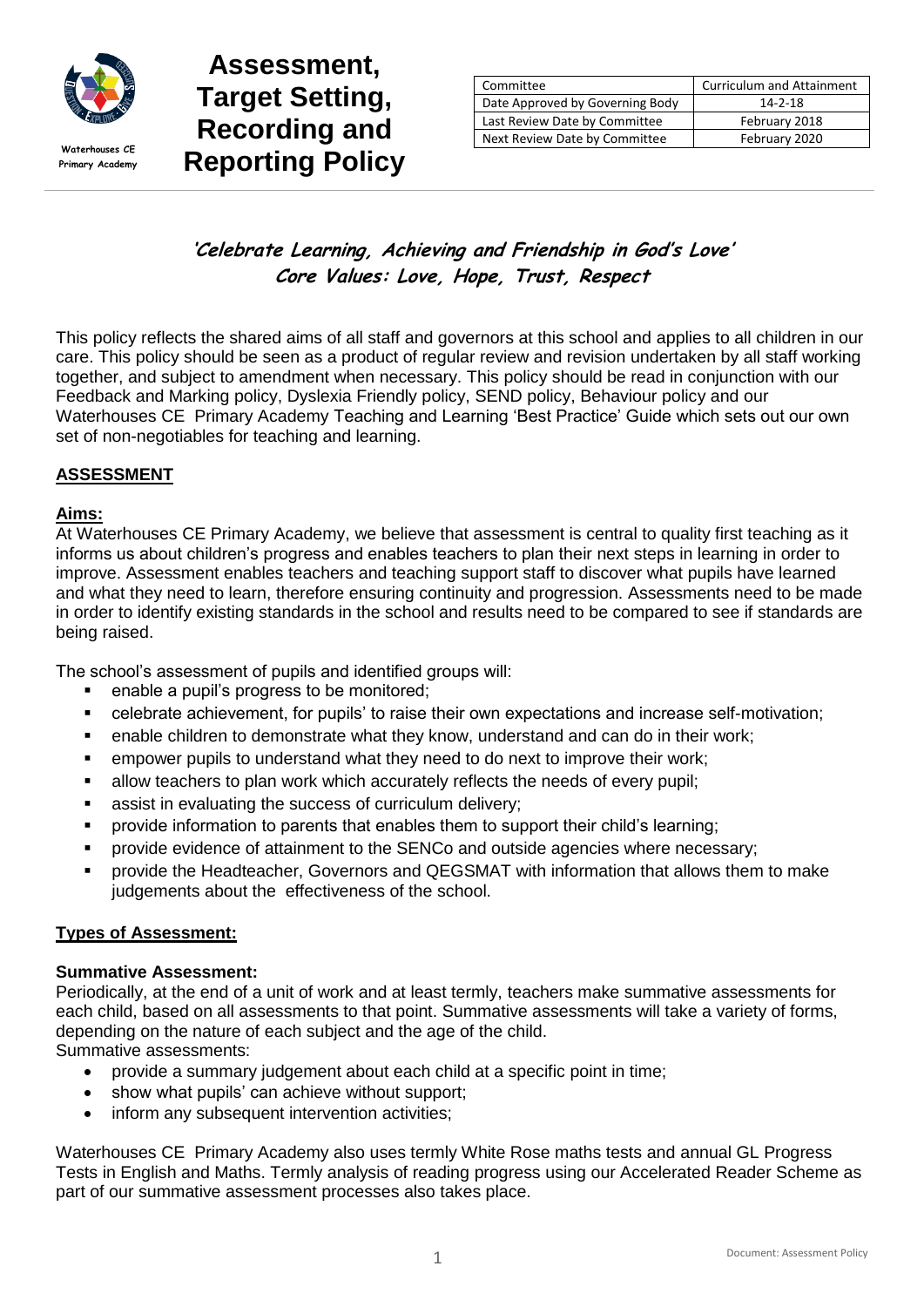#### **Assessment for Learning (AfL) or Formative Assessment**:

**AfL** takes place informally and continuously. It is used to provide feedback to pupils and teachers to help the learner progress. It assists practitioners in taking further actions to strengthen the learning process. Much of this assessment is based on *professional judgement*. This continuous assessment is at the heart of quality first teaching and takes a range of forms including:

- marking:
- questioning and discussion;
- book scrutiny;
- observation;
- peer and self-assessment;
- analysis of 'assertive mentoring' pupil marksheets for basic maths skills and spellings;
- analysis of pupil progress within our 'Under the Sea' mental maths scheme;
- assessment tasks and challenges.

Our planning makes clear the expected outcomes for each lesson. Teachers should note the names of children or groups who have either exceeded or not achieved the Learning Intentions for each lesson. We use this information when planning the next lesson. Wherever possible, assessment tasks are incorporated into our planning. Plans are monitored by the English and Maths subject leaders and Headteacher.

#### **Diagnostic assessment:**

This indicates to the teacher if the child requires specific help in certain areas. Outside agencies can be used for expert assessment, opinion and advice.

#### **Moderation**:

Teacher Assessment judgements are moderated in house at termly staff meetings, at organised moderation meetings with colleagues from other schools and at transition based meetings with other feeder schools. Every two to three years, the Local Authority will provide external moderation for the school.

#### **STATUTORY ASSESSMENT:**

#### **EYFS:**

**Baseline Assessments** are used at the start of Nursery and Reception. The school has adopted GL Assessments for Reception age children.

At the end of the Reception year, children will have been assessed through ongoing observations in accordance with the guidance of The Early Years Foundation Stage against seventeen Early Learning Goals (ELGs) and against 'Characteristics of Effective Learning'.

Practitioners' assessments are primarily based on observing a child's daily activities and events. In particular, practitioners should note the learning which a child demonstrates spontaneously, independently and consistently in a range of contexts.

Accurate assessment takes into account a range of perspectives. This should include those of the child, parents and other adults who have significant interactions with the child. The government does not prescribe how ongoing assessment should be undertaken. Ongoing assessment (also known as formative assessment) is an integral part of the learning and development process. It involves practitioners observing children to understand their level of attainment, interests and learning styles, and to then shape learning experiences for each child reflecting those observations.

#### **Phonics Screening:**

- **Year 1 Phonics screening** takes place during the last two weeks in June; results are forwarded to the DfE.
- **Year 2 pupils** are re-assessed where results fall short of the pass mark in Year 1.

#### **End of KS1:**

Teacher Assessments are summarised at the beginning of June for Y2 pupils in Reading, Writing, Mathematics and Science, using SATs tests to confirm judgements. Results are submitted to the DfE.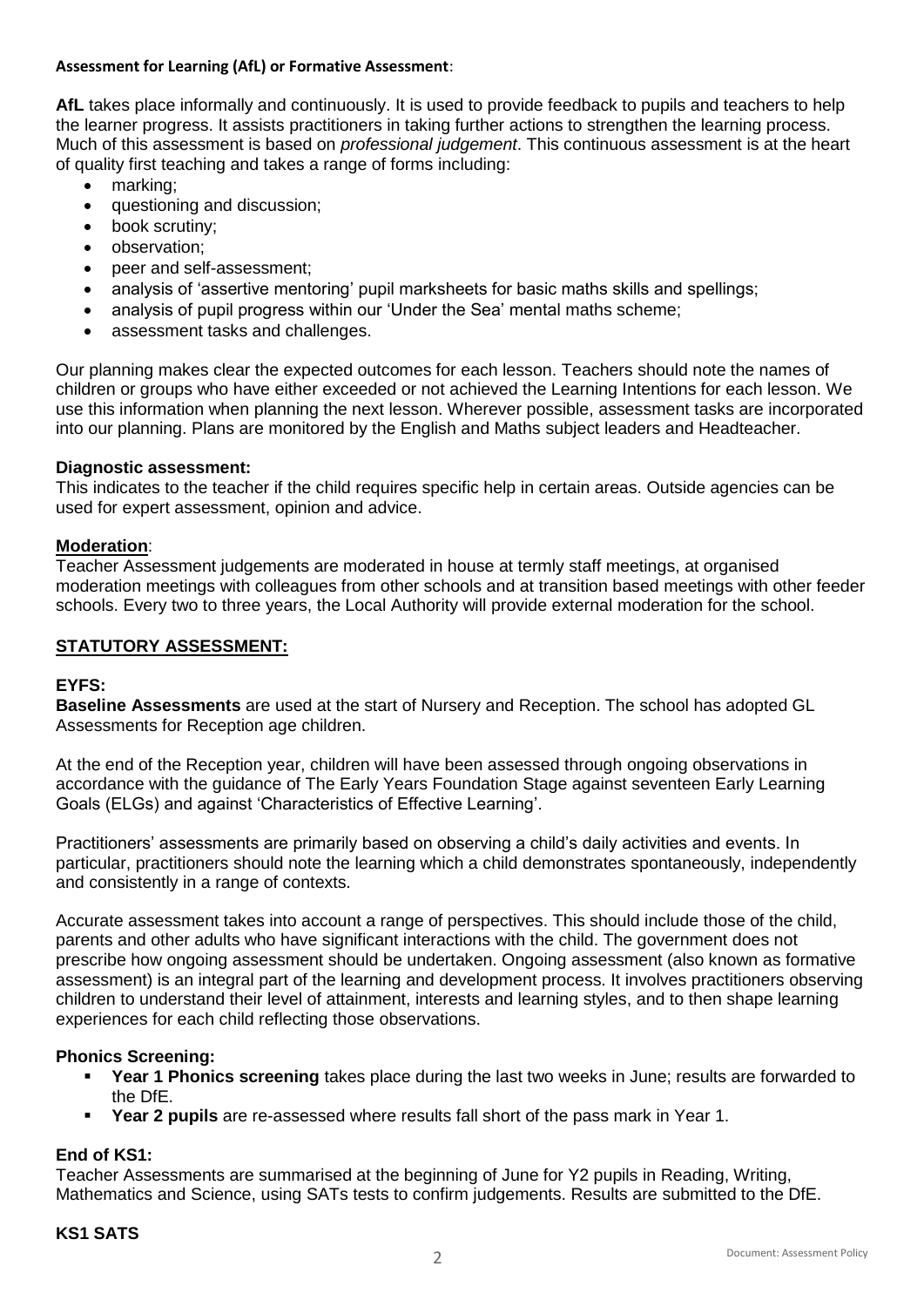KS1 national curriculum tests consist of:

- English reading Paper 1: combined reading prompt and answer booklet
- English reading Paper 2: reading booklet and reading answer booklet
- English grammar, punctuation and spelling Paper 1: spelling
- English grammar, punctuation and spelling Paper 2: questions
- mathematics Paper 1: arithmetic
- mathematics Paper 2: reasoning

There is no longer a test for English writing.

#### **End of KS2:**

The new national curriculum has been in place since September 2014.

# **KS2 SATS**

The KS2 tests consist of:

- English reading: reading booklet and associated answer booklet
- English grammar, punctuation and spelling Paper 1: short answer questions
- English grammar, punctuation and spelling Paper 2: spelling
- mathematics Paper 1: arithmetic
- mathematics Paper 2: reasoning
- mathematics Paper 3: reasoning

KS2 SATS take place in early May.

Schools will be held to account for the percentage of pupils achieving the expected standard at the end of KS2 and whether they make sufficient progress based on a new, value-added measure of progress.

#### **Analysis of School Progress (ASP) Report**

**An ASP report** in the Autumn Term compares KS1and KS2 results against national benchmarks. EYFS data is compared to county and national benchmarks.

**DfE Data Dashboard Report** provides a further National comparison of school data.

#### **SEND:**

The Governing Body believes that all children, regardless of ability and behaviour, are valued equally at Waterhouses CE Primary Academy. As highlighted in our SEND policy, children with special educational needs are offered full access to a broad, balanced and relevant education. Teachers provide learning opportunities that are matched to the needs of all children, including those with learning difficulties and those who may have a particular strength in that area. Work may take into account the targets set for individual children in their Individual Education Plans (IEPs) and may also provide extra opportunities for children who are gifted and talented.

#### **Dyslexia Friendly Statement:**

Assessment should take into account the differing needs of individual children including those with dyslexic tendencies and other special educational needs or disability. Different forms of assessment may be used e.g. recording oral presentations, photographs, observations and also opportunities for individualised assessment should take place e.g. modified papers, distraction free areas, scribing of answers, reading questions for pupils etc. Arrangements for SATs tests will follow national guidelines. The SENCo and class teachers will decide if access arrangements need to be made. Special attention should be paid to dyslexic children if the guidelines are appropriate.

# **TARGET SETTING**

#### **Learning Targets:**

Academic targets are discussed with learners as they are set and achieved. Teachers should ensure that the children understand and know what to do to achieve them.

 Targets are written in pupil's writing and maths books. They are also visible in the pupils' classrooms.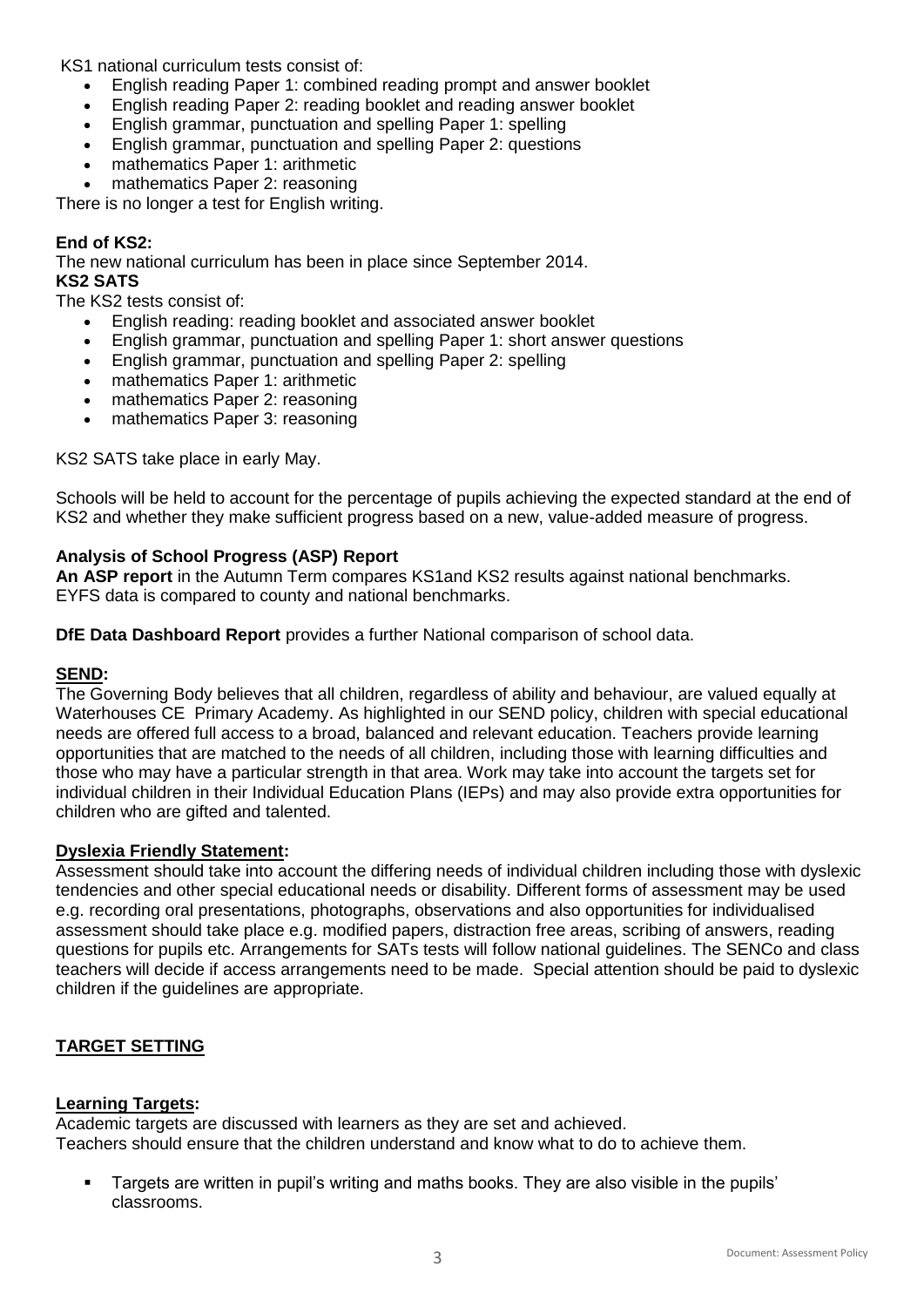- Learners with SEND have Individual Education Plans (IEP's) with specific targets. These targets are set with pupils and parents, the class teacher and the SENCo.
- Targets are differentiated to match learners' needs.

Pupils are expected to know their targets and what they need to do to achieve them. Pupils' targets are embedded in the planning, teaching and assessment cycle. Targets are shared with parents and carers and pupils are involved in assessing their own progress towards achievement of their targets.

#### **Closing the gap for vulnerable pupils**

We review the progress of each pupil during **pupil progress meetings** on a half termly basis. If a child is not progressing as expected towards their targets, appropriate intervention strategies are discussed and put in place. If a child is exceeding expectations, targets will be revised to provide further challenge. The more pupils are involved in the assessment process, the more likely they are to understand the purpose of the activity, the success of their own performance, and the action that they need to take to improve. The need for interventions or extra challenge is discussed with parents and carers.

#### **Whole School Targets:**

We set annual numerical targets for pupils to achieve by the end of the year. This is informed by end of year assessment against the new National Curriculum criteria.

Progress towards achieving these targets is reviewed on a termly basis and reported to Governors and to the School Improvement Partner of QEGSMAT.

#### **RECORDING AND TRACKING PROGRESS**

#### **Daily / Weekly Records**

Teachers will be expected to use their discretion in making daily or weekly written notes about pupils' achievements but should always be able to justify judgements relating to specific evidence. Staff are required to regularly update pupils' reading records.

#### **The Leek Education Partnership (LEP) Assessment System to track progress.**

Key aims of the LEP Assessment System:

- to be simple so that it can easily be understood at a glance by internal and external users of the data. For this reason a simple numerical attainment is used.
- to inform self-evaluation and form a good starting point for demonstrating progress to Ofsted;
- to enable users to determine with confidence whether or not children are on track to meet the expected standards in the statutory assessments which will take place at the ends of Key Stages.

For children in Year 1 and above, children's attainment is assessed against Year group (age related) expectations. Children will be assessed as **entering, developing, secure** or **working at greater depth**  within the Year group.

| <b>Working at greater</b><br>depth | Pupils have demonstrated a comprehensive understanding of all<br>concepts and skills in a unit of work and can apply to new situations<br>without help. Exceptional pupils may be starting to work,<br>independently, on the next year's age related criteria.<br>Attainment is high when compared to other pupils nationally. |
|------------------------------------|--------------------------------------------------------------------------------------------------------------------------------------------------------------------------------------------------------------------------------------------------------------------------------------------------------------------------------|
| <b>Secure</b>                      | Pupils have a secure and advanced understanding of the main<br>concepts and skills when applied to familiar contexts. They have<br>some independent skills within the framework of the curriculum                                                                                                                              |
| <b>Developing</b>                  | Pupils have grasped some of the main ideas and skills in a unit of<br>work, others require development.                                                                                                                                                                                                                        |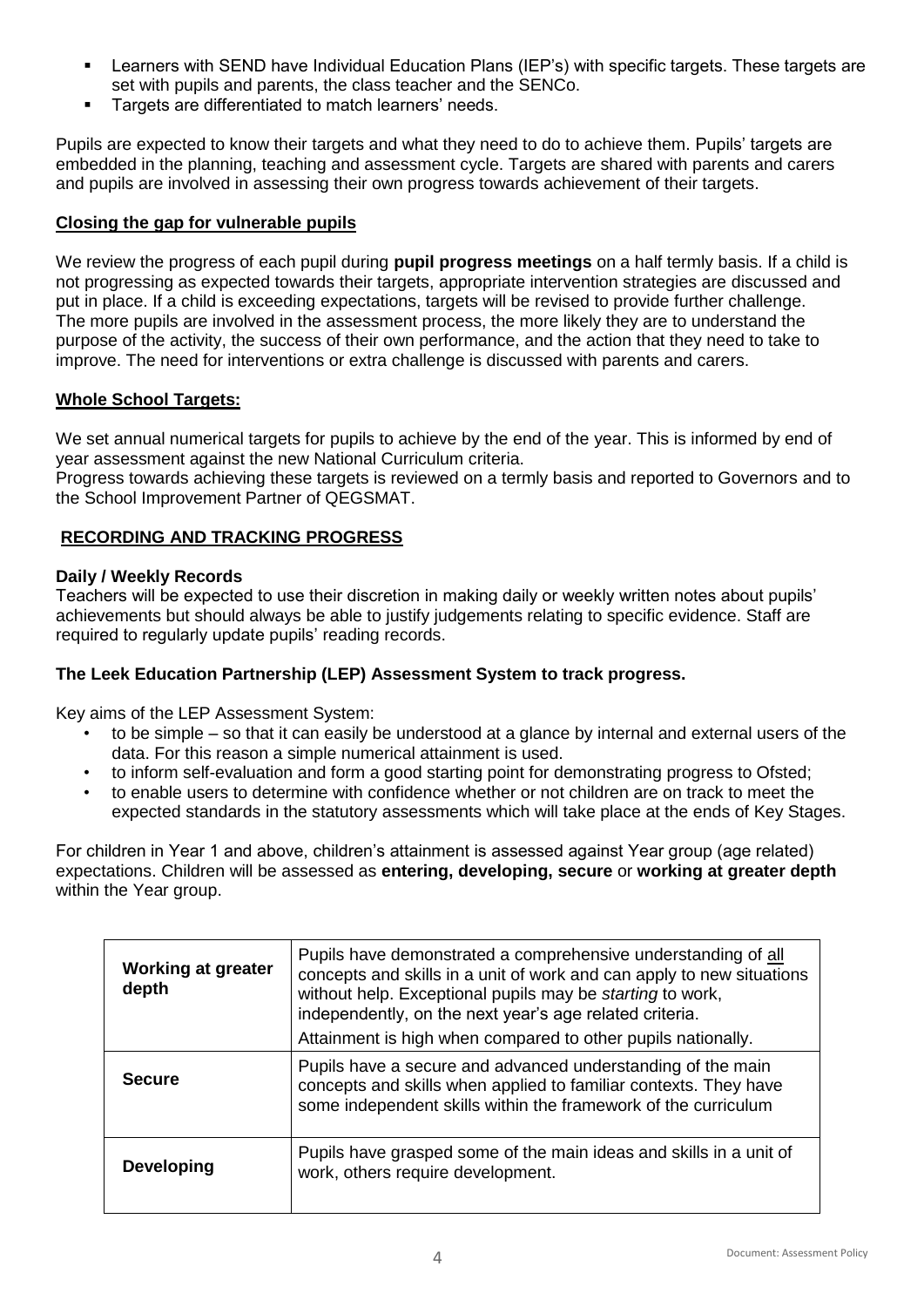| <b>Entering</b> | Pupils are beginning to grasp some of the main ideas and skills in a<br>unit of work. The work does not yet consistently meet the expected |
|-----------------|--------------------------------------------------------------------------------------------------------------------------------------------|
|                 | standard for this age group. There may be support needed.                                                                                  |

Children meeting age related expectations at the end of the year will be **secure** against age related expectations.

Teachers assess pupils on a termly basis against the LEP skills criteria grids for each year group, based on new national curriculum assessment criteria in Maths, Reading and Writing. Both summative and formative assessments support judgments against the criteria. Points are assigned according to the number of skills criteria achieved. NB Children must have a fully grasped the skill not just completed it. The percentage of criteria achieved will indicate whether a pupil is secure within that year groups' expectations, above or below. A 'best fit' approach needs to be taken to teacher assessment and therefore the percentage figures are intended as a guide to support teachers.

Children working outside their year group should be assessed using the appropriate Year group sheets if this is appropriate. However, the purpose of this system is to allow schools to further enrich a pupil's understanding by exploring higher level skills, but within the content domain of the key stage. This might include:

- applying the knowledge and skills learned within the context of more extended problem-solving;
- applying the knowledge and skills in more challenging, unfamiliar contexts;
- extended project work, with children conducting their own research and following their own lines of enquiry.

This approach fits the notion that the new national curriculum is about **working at greater depth** or **mastering** key concepts before moving on too quickly without sufficient consolidation of skills.

This system sets challenging expectations for progress. Expected progress IS good progress. Expected progress during 1 year is 7 points for children working at age related expectations.

#### **Our aspirational target is for all pupils to achieve 6 points progress through the year.**

More than expected progress would be either:

- Making more than 6 points progress in a year, or
- Finishing the work working at greater depth for that year group.

# **REPORTING**

#### **Analysis of Data**

The LEP assessment tracker is a tool for data analysis. Data is analysed each term against NC expectations for Reading, Writing and Maths by the Headteacher and core Subject Leaders. Summary reports are included in the data report to the Curriculum and Attainment Committee and Head Teacher's Report to Governors each term. This report is also by our QEGSMAT School Improvement Partner. Members of the Curriculum and Attainment Committee challenge and scrutinise the Headteacher findings of results. Progress of identified groups eg summer birthdays, SEND, Pupil Premium, gender etc are also reported.

In EYFS, Nursery and Reception leaders review 'On Entry' data and termly progress against Development Matters (age and stages e.g.  $30 - 50 / 40 - 60$  months) and the 17 ELGs.

The Early Learning Goals indicate Emerging / Expected / Exceeding standards achieved for all Reception aged children at the end of their academic year. Children are also assessed against the 'Characteristics of Effective Learning'.

Data is collated on school assessment trackers and trackers for QEGSMAT.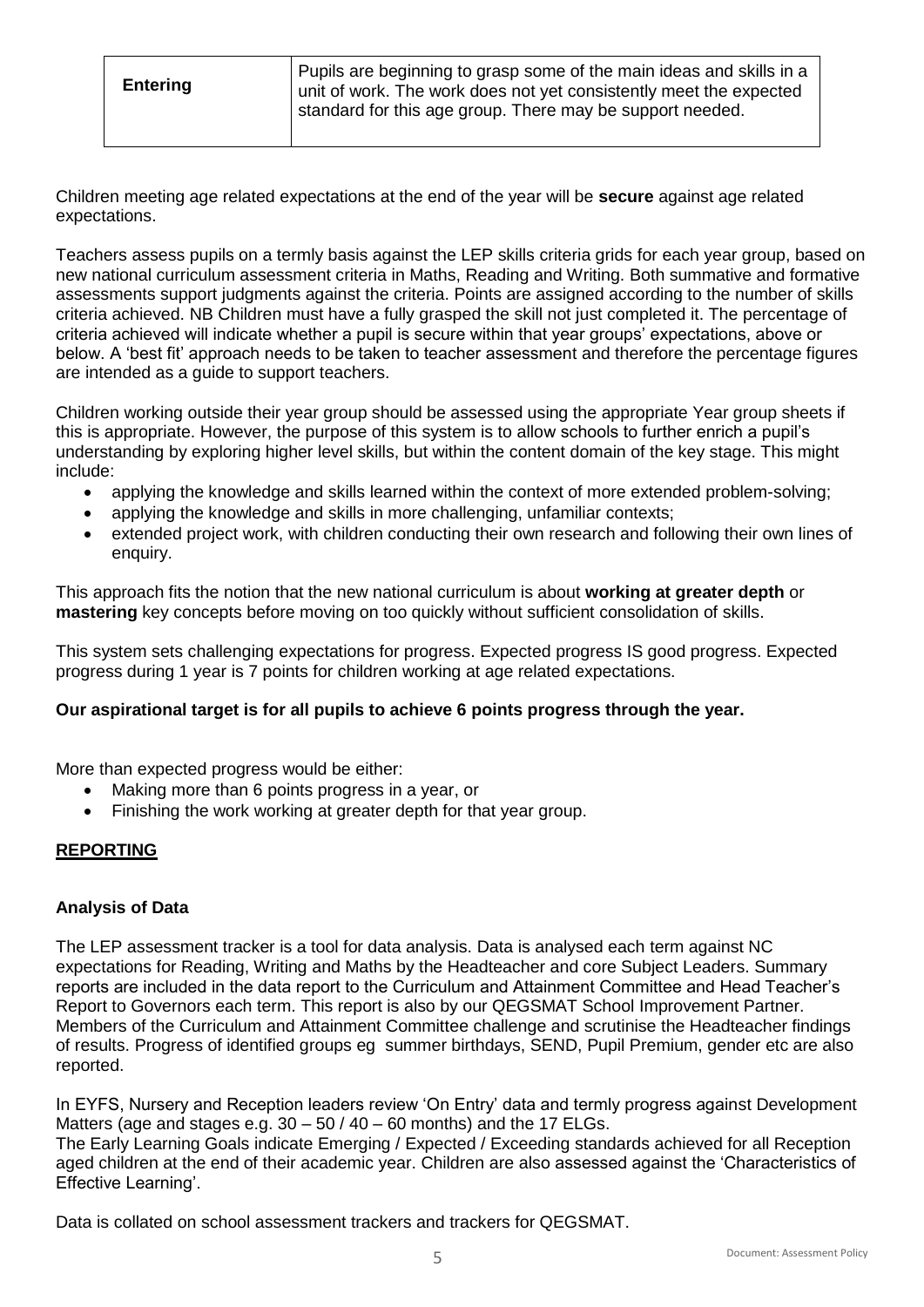# **Reporting to Pupils and Parents**

The assessment tracker is a tool for data analysis and not designed for reporting to pupils and parents. The key to talking to pupils or parents is to focus on the criteria and what the pupil needs to learn next to make progress.

# **Written Reports:**

The report format is a vehicle for comments by:

- class teacher
- Head Teacher (as appropriate)
- parent

Our reports are summative and informative. They provide information on a child's progress and achievements throughout the school year and aimed to encourage dialogue between parent/carer and child. Reports are designed to be constructive and positive.

A short report detailing whether the child has made less than expected, expected or above expected progress in Reading, Writing Maths for the term, is given to parents at the end of the Autumn and Spring terms for Reception to Year 6. These reports also indicate whether the pupil is still on track to meet or exceed end of year age related expectations. Brief comments on progress are made and if appropriate what interventions are in place if the child is slipping behind. The pupil targets for the following term are also on the report as well as the pupil's own comments on their progress and achievement.

The Summer term report is more detailed and gives further information on progress and achievement in all subjects as well as information on behaviours for learning, Christian values and notable achievements. A child's attendance is recorded, as well as authorised and unauthorised absences. Parents may discuss the report with the class teacher.

Copies of the report are sent to a receiving school, as are copies of the statutory transfer document. A copy is kept in the pupil's file in the filing cabinet in the school office

Home-reading records provide a two-way communication about each child's standard of reading. These records are exchanged as appropriate.

Home/School books are given to some children, so that general information about their achievements, behaviour, and so on, can be shared on a regular basis.

#### **Oral Reports:**

Parents' Evenings are held in the Autumn and Spring terms for parents to discuss their child's progress with the class teacher. There is personal contact with parents on a regular basis before and after school.

Workshops are organised relating to aspects of the curriculum and school life, reading, starting school, etc.

The teaching staff at Waterhouses see reporting to parents in formal and informal ways as crucial in developing a partnership with parents. It means we can present a comprehensive account of their child and the curriculum provision and learning opportunities provided by the school.

#### **Transfer Arrangements:**

The following records of assessment data are passed on to the next class teacher to ensure smooth transition:

- Individual and Guided Reading records
- New IEP to begin in September for SEND pupils.
- Highlighted LEP assessment criteria grids for Reading, Writing and Maths skills
- **Summary of EYFS / ELGs**
- Any other relevant information e.g. medical, family info, safeguarding, likes/dislikes etc.

In July, all pupils have 'Move Up' days into new classes and schools as part of transition arrangements.